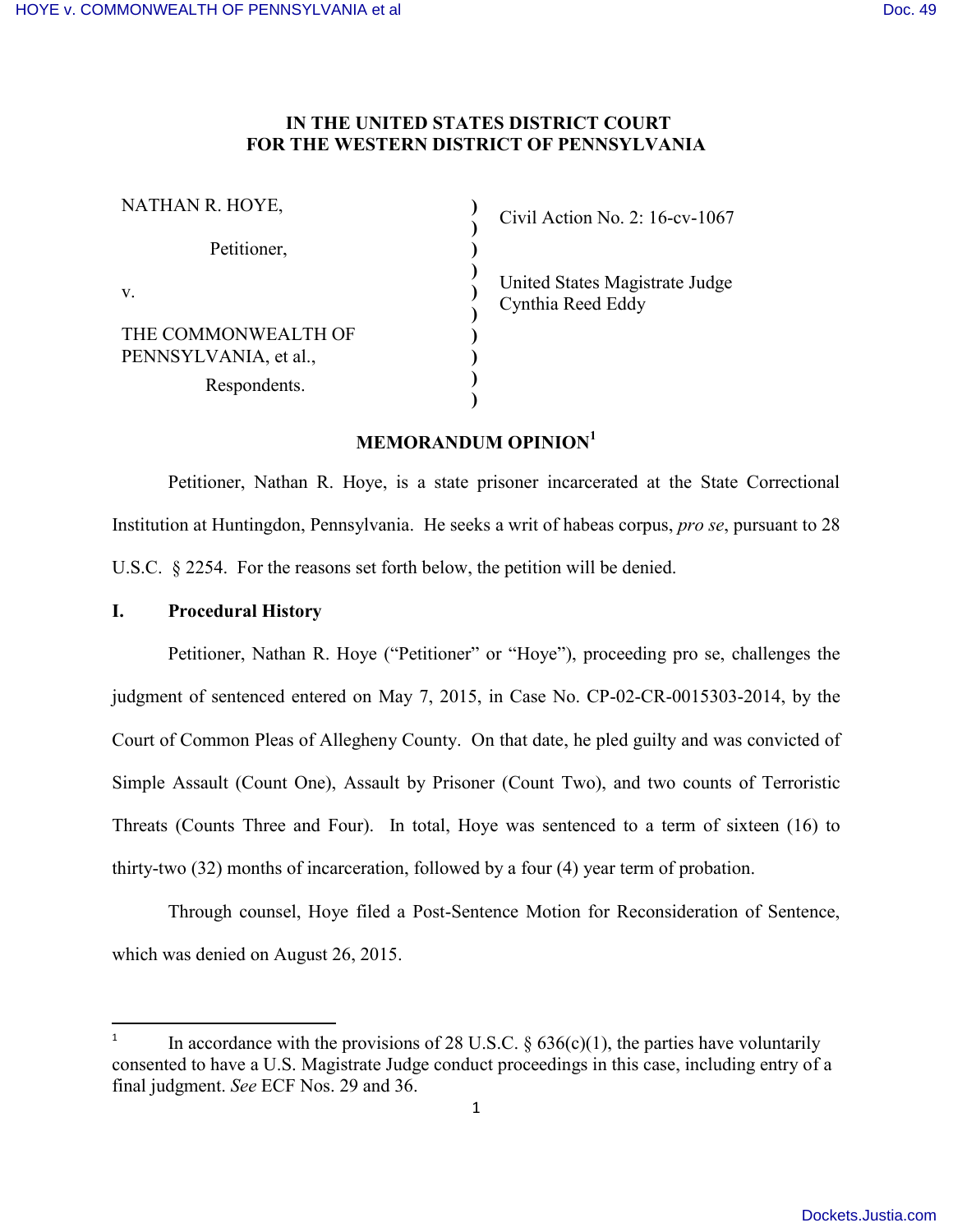Hoye, through counsel, appealed to the Superior Court in which he argued that the trial court abused its discretion by "imposing a clearly unreasonable sentence that failed to account for the protection of the public, the gravity of the offense in relation to the impact on the victim and community, and Mr. Hoye's mental state at the time of the incident." On May 20, 2016, the Superior Court affirmed the trial court. On June 3, 2016, through counsel, Petitioner filed a Petition for Allowance of Appeal ("PAA") with the Pennsylvania Supreme Court. On October 7, 2016, through counsel, Petitioner filed an Application to Discontinue Petition for Allowance, which was granted and Petitioner's PAA was dismissed. Hoye did not seek relief under the Pennsylvania Post Conviction Relief Act.

Similar to the arguments raised in his post-sentencing motion and on appeal, Hoye, in the instant federal habeas petition, argues that he deserves a lesser sentence because the crime was not serious enough to warrant state prison time, the victim did not suffer serious injury, he suffers from mental health issues, and has accepted responsibility. He also raises for the first time, and without any analysis or explanation, a double jeopardy claim.

#### **II. Standard of Review**

#### A. 28 U.S.C. § 2254

This case is governed by the federal habeas statute applicable to state prisoners. 28 U.S.C. § 2254, as amended by the Antiterrorism and Effective Death Penalty Act of 1996, Pub.L.No. 104-132, 110 Stat. 1214, enacted on April 24, 1996 ("AEDPA"). Under this statute, habeas relief is only available on the grounds that Hoye's convictions were obtained in violation of his federal constitutional rights. 28 U.S.C. § 2254(a).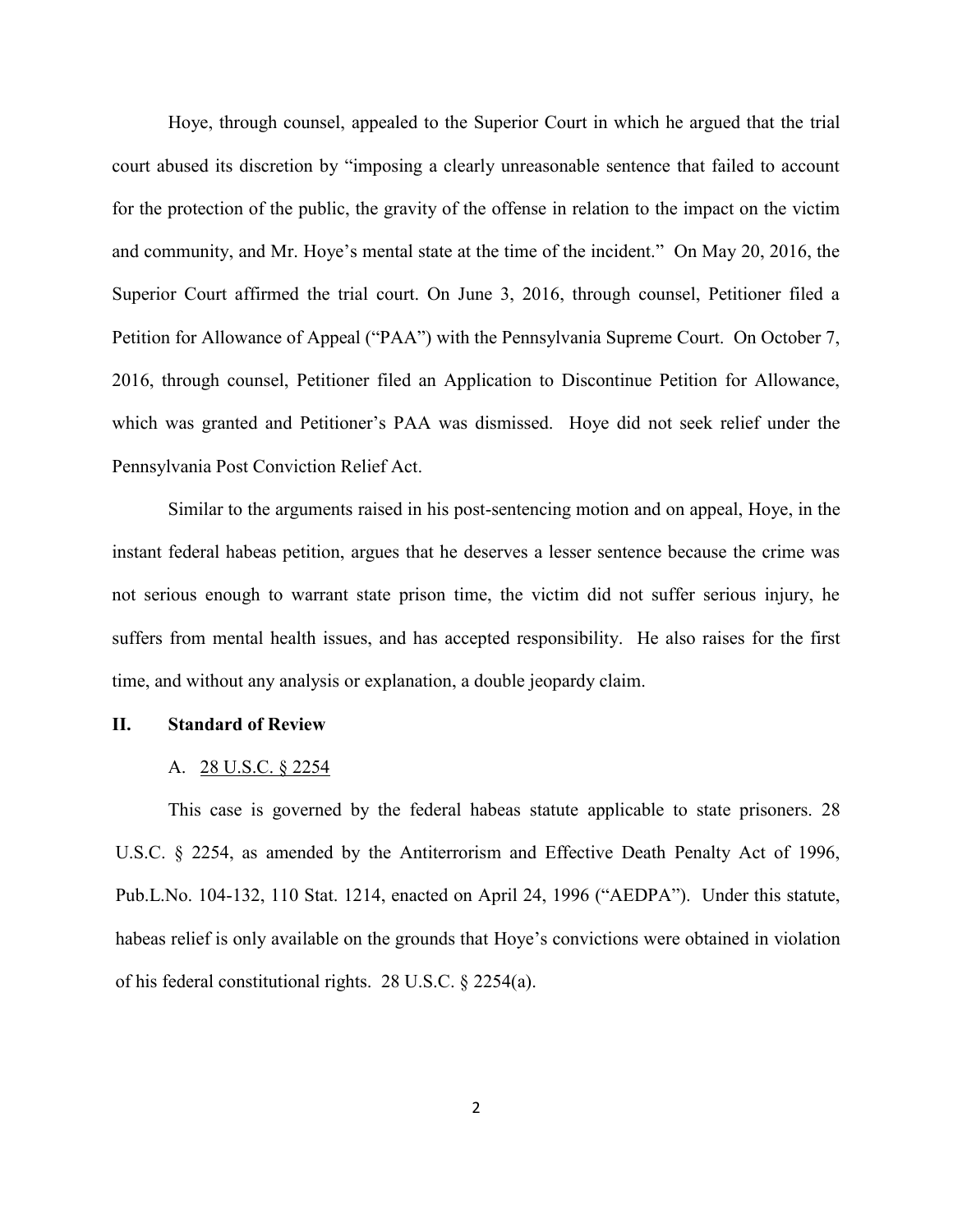As codified at 28 U.S.C. § 2254(d), AEDPA provides as follows:

An application for a writ of habeas corpus on behalf of a person in custody pursuant to the judgment of a State court shall not be granted with respect to any claim that was adjudicated on the merits in State court proceedings unless the adjudication of the claim –

(1) resulted in a decision that was contrary to or involved an unreasonable application of, clearly established Federal law, as determined by the Supreme Court of the United States; or

(2) resulted in a decision that was based on an unreasonable determination of the facts in light of the evidence presented in the State court proceeding.

28 U.S.C. § 2254(d).

"A state-court decision is 'contrary to' clearly established federal law if the state court (1) 'contradicts the governing law set forth in [the Supreme] Court's cases or (2) 'confronts a set of facts that are materially indistinguishable from a decision of [the Supreme] Court and nevertheless arrives at a [different] result.' " *Lambert v. Blackwell*, 387 F.3d 210, 234 (3d Cir. 2004) (quoting *Williams v. Taylor*, 529 U.S. 362, 405–06 (2000)). Few state court decisions will be "contrary to" Supreme Court precedent. "Clearly established Federal law" should be determined as of the date of the relevant state-court decision. *Greene v. Palakovich,* 606 F.3d 85, 95 (3d Cir. 2010), *aff'd*, *Greene v. Fisher,* 565 U.S. 34 (2011).

The federal habeas court more often must determine whether the state court adjudication was an "unreasonable application" of Supreme Court precedent. "A state-court decision 'involve[s] an unreasonable application' of clearly established federal law if the state court (1) 'identifies the correct governing legal rule from [the Supreme] Court's cases but unreasonably applies it to the facts of the particular . . . case'; or (2) 'unreasonably extends a legal principle from [Supreme Court] precedent to a new context where it should not apply or unreasonably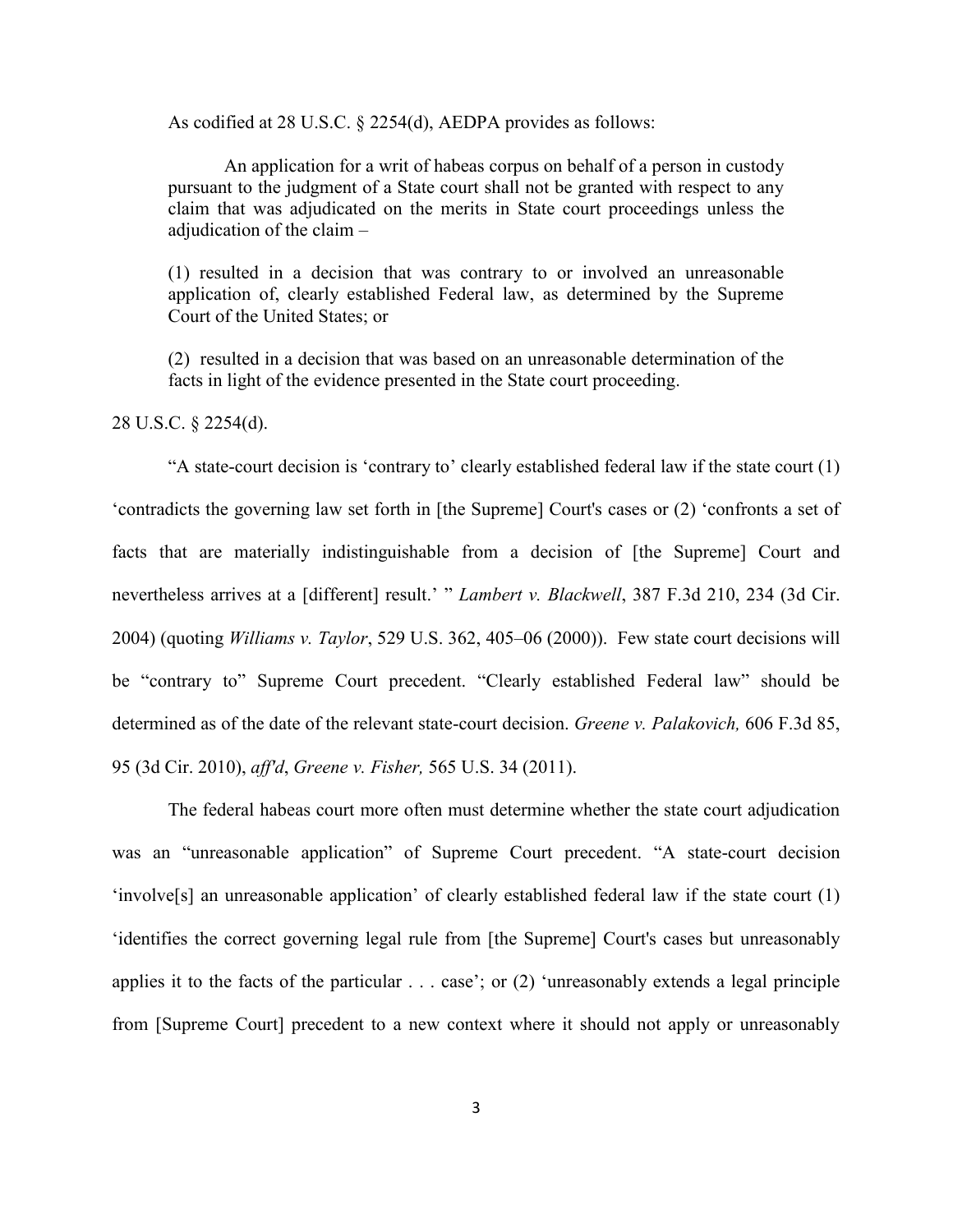refuses to extend that principle to a new context where it should apply.' " *Id*. (quoting *Williams*, 529 U.S. at 407).

### B. AEDPA's Threshold Requirements

Before the Court can address the merits of Hoye's claims, it is necessary to examine whether the petition fulfills the applicable procedural requirements as set forth in AEDPA. The first consideration in reviewing a federal habeas corpus petition is whether the petition was timely filed under AEDPA's one-year limitations period. 28 U.S.C. § 2244(d). Respondents do not dispute that Hoye's petition was timely filed. The Court agrees and finds that Hoye's petition was timely filed.

Next, the Court must address whether Hoye exhausted the "remedies available [to him] in the courts of the State." 28 U.S.C. § 2254(c). Respondents do not dispute that Hoye's claim that his sentence is excessive has been exhausted. The Court agrees and finds that this claim has been exhausted, is not procedurally defaulted, and thus is properly before the Court.

However, as Respondents point out, the double jeopardy claim was not raised before the Superior Court on appeal and, therefore, was not considered by the Superior Court. Therefore, Hoye's double jeopardy claim is subject to exhaustion and procedurally default bars.<sup>2</sup>

 $\overline{a}$ 

<sup>2</sup> In his Concise Statement, Hoye challenged his sentence as amounting "to double punishment." The trial court considered this claim and dismissed it on the merits. The "double punishment" claim was not included in Hoye's appeal. While Hoye uses the phrase "double jeopardy" multiple times in the instant petition, he sets forth no analysis or facts to support this claim. *See Mayberry v. Petsock*, 821 F.2d 179, 187 (3d Cir. 1987) (Petitioner's vague and general allegations fail to make sufficient showing to justify relief."). Even assuming that Hoye's double jeopardy claim and the double punishment claim are the same, this claim has never been considered by the Pennsylvania Superior Court and, therefore, it has not been properly exhausted. Hoye does not present any argument which would excuse the procedural default bar of this claim.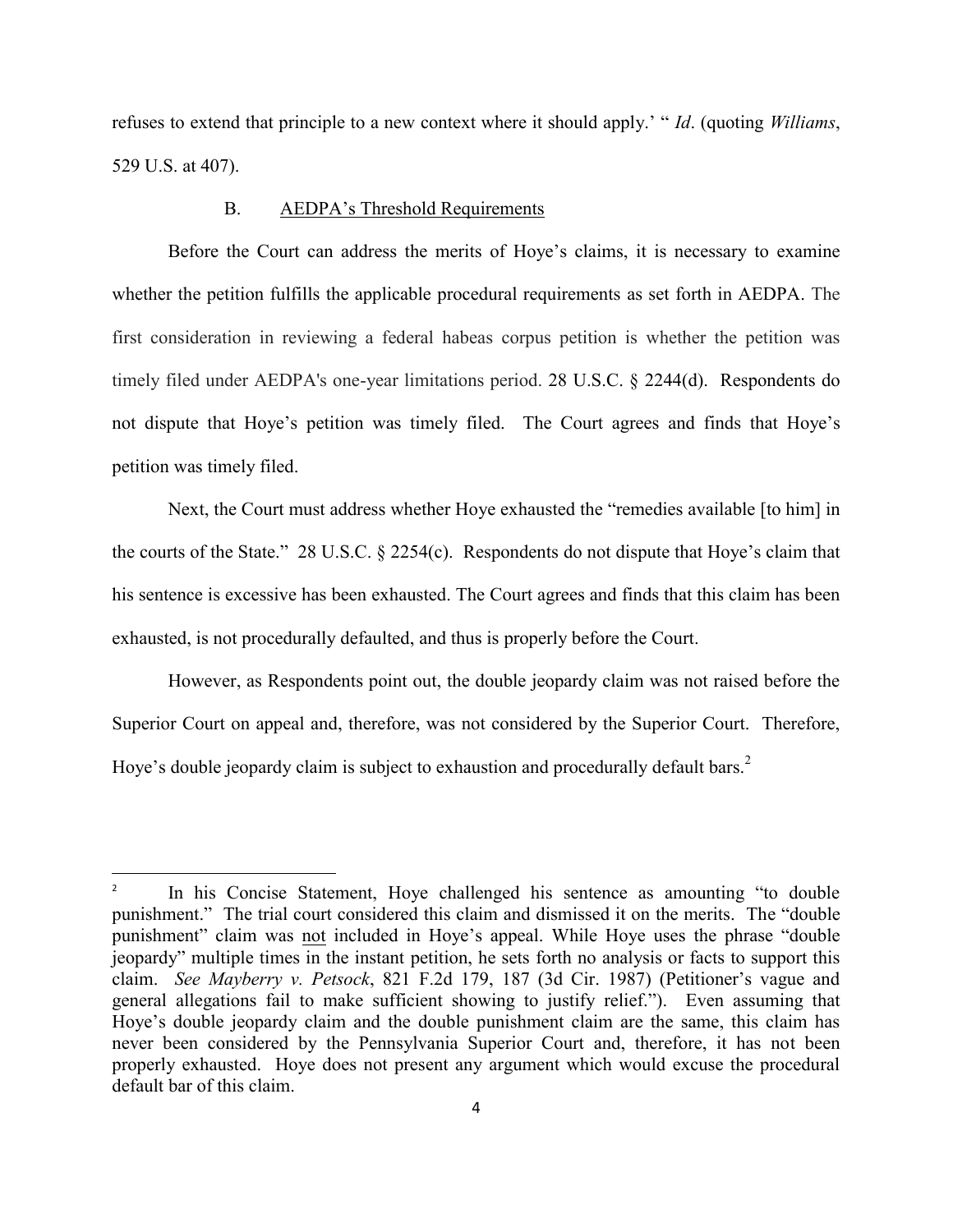### **III. Review of Petitioner's Claim**

As he did on direct appeal, Hoye argues in this Petition that his sentence is excessive because the trial court did not consider available mitigating factors when imposing his sentence. Hoye cannot prevail on this claim because, under the circumstances presented, it is not a cognizable federal habeas claims.

Alleged defects in the state court's sentencing procedure constitute state law claims and do not provide a ground for federal habeas corpus relief. *See Pringle v. The Court of Common Pleas*, 744 F.2d 297, 300 (3d Cir. 1984). Sentencing complaints such as those that involve excessiveness sound in state law and are not cognizable herein. Sentencing is a matter of state criminal procedure and as long as the sentence imposed falls within the statutory boundaries, it does not implicate federal constitutional issues. The application of state law results in a violation of due process only if the sentence is arbitrary and capricious. *See Richmond v. Lewis*, 506 U.S. 40, 50 (1992). Such is not the case here.

Hoye has not alleged that the sentence he received was beyond the statutory maximum. Nor has he made any allegation that would take his case outside the general rule that state prisoner attacks on the discretionary aspects of sentencing are simply not cognizable because they present no federal law question.

Further, the record belies Hoye's claims that the trial court failed to consider mitigating facts of record. As the Superior Court noted, at the plea hearing the trial court expressly recognized the seriousness of attacking a corrections officer as well as Hoye's mental health issues, for which he continually refused to obtain treatment. *Commonwealth v. Hoye*, No. 1481 WDA 2015, slip op., 2016 WL 2962737, at \*2 (Pa. Super. Ct. May 20, 2016). In affirming Hoye's sentence, the Superior Court stated: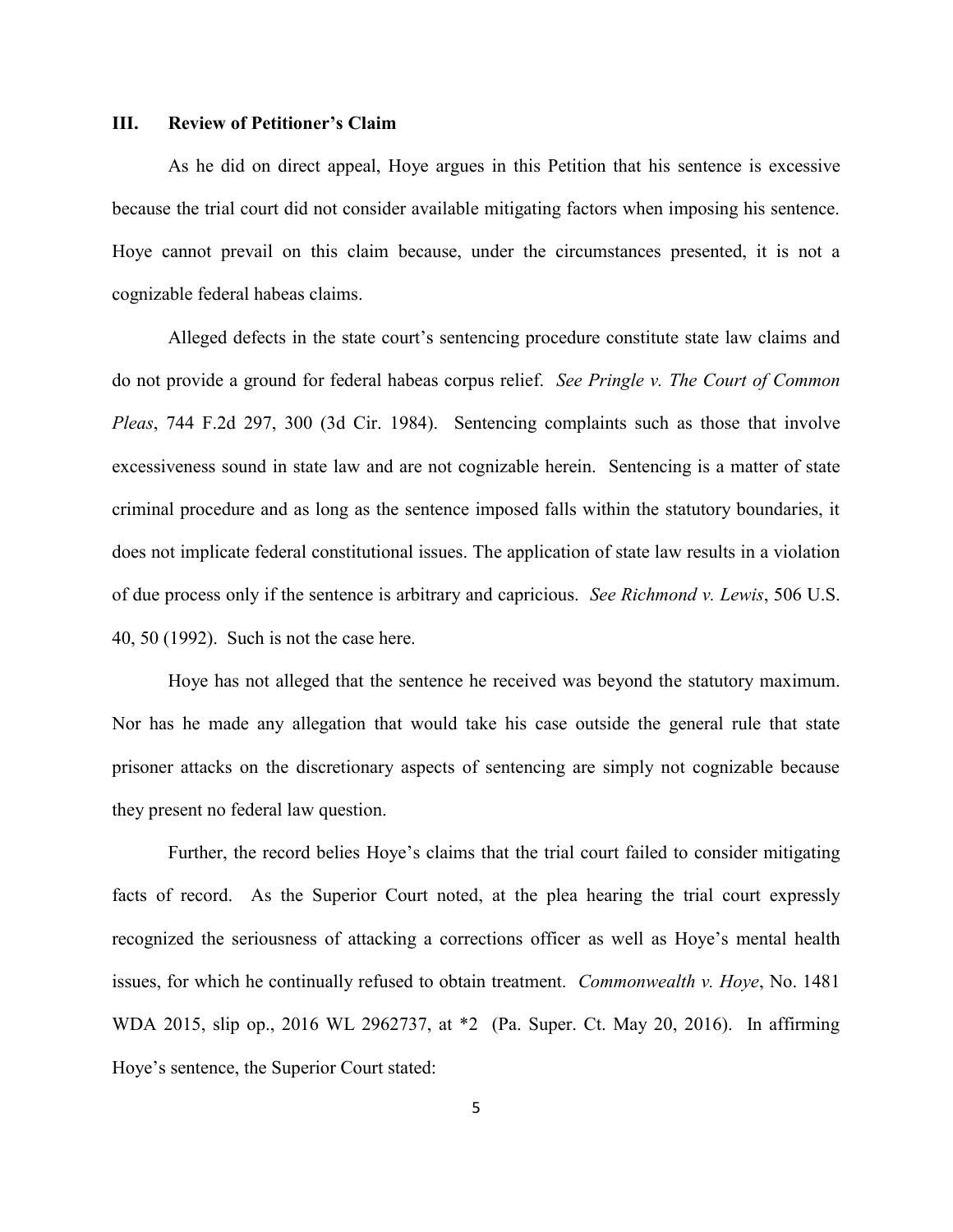We are satisfied that the trial court adequately acknowledged and was extensively aware of the mitigating factors present in this case. Hoye cannot repeatedly flaunt the court's efforts to offer chances for mental health care and rehabilitation and then cry foul when the court imposes a standard range sentence for his continued criminal conduct.

*Id*. at \*3.

After a review of the submissions of the parties, and the state court record, this Court concludes that the sentence imposed neither exceeded statutory limits nor demonstrated excessiveness. Accordingly, federal habeas corpus review of Hoye's sentence is not appropriate and his petition will be denied.

### **IV. Certificate of Appealability**

Section 102 of AEDPA, which is codified at 28 U.S.C. § 2253, governs the issuance of a certificate of appealability for appellate review of a district court's disposition of a habeas petition. It provides that "[a] certificate of appealability may issue . . . only if the applicant has made a substantial showing of the denial of a constitutional right." "When the district court denies a habeas petition on procedural grounds without reaching the prisoner's underlying constitutional claim, a [certificate of appealability] should issue when the prisoner shows, at least, that jurists of reason would find it debatable whether the petition states a valid claim of the denial of a constitutional right and that jurists of reason would find it debatable whether the district court was correct in its procedural ruling." *Slack v. McDaniel*, 529 U.S. 473, 484 (2000). Where the district court has rejected a constitutional claim on its merits, "[t]he petitioner must demonstrate that reasonable jurists would find the district court's assessment of the constitutional claims debatable or wrong." *Id*. Applying those standards here, the Court concludes that jurists